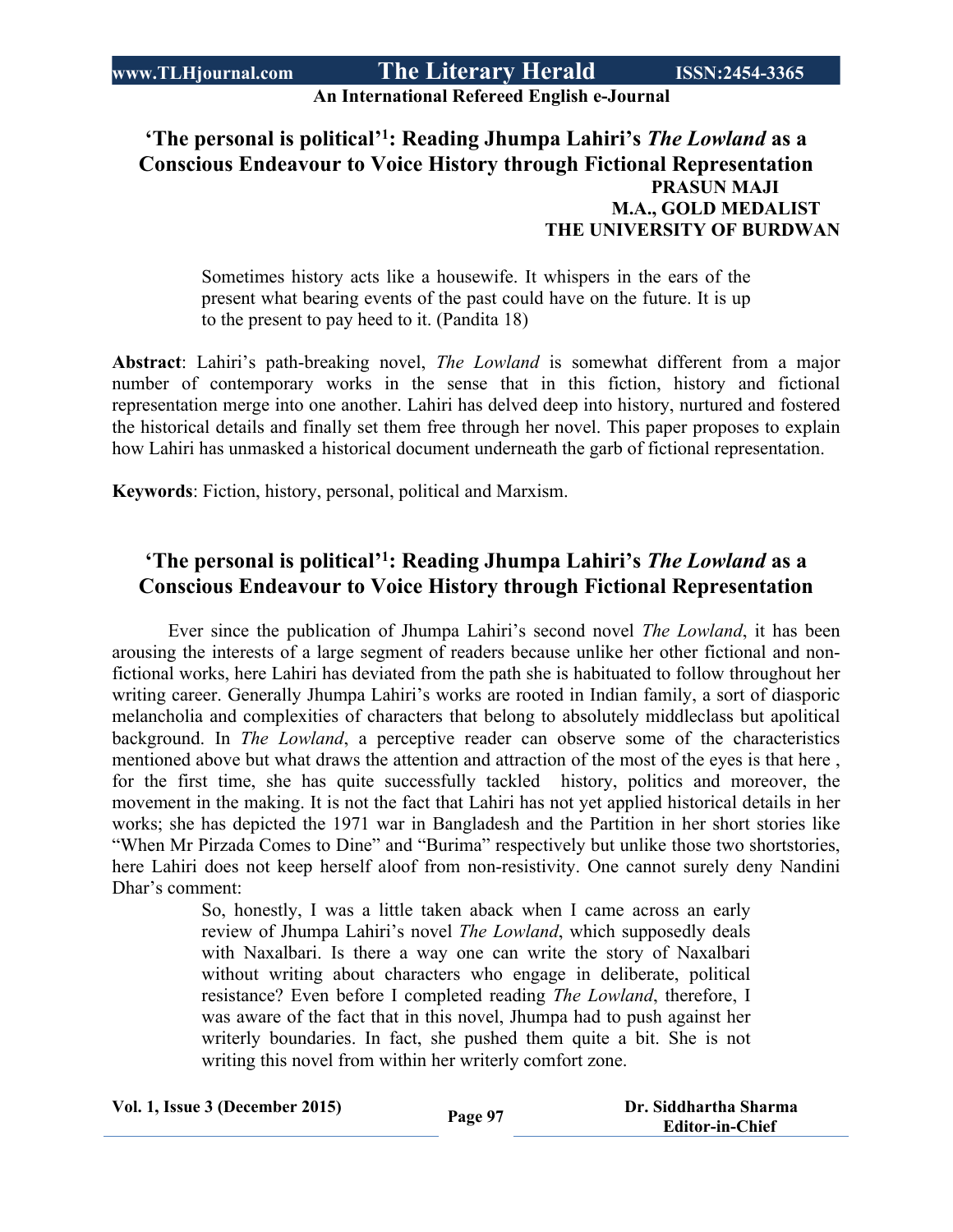#### **An International Refereed English e-Journal**

("How to Solve the Problem of Udayan: Jhumpa Lahiri's *The Lowland*", n.pag)

The argument that this paper proposes to raise is how far Lahiri is capable of undertaking historical approach through her novel, *The Lowland*; or to put it otherwise, how far several historical elements, such as articles, pamphlets, books, reviews, interviews etc. have been reflected through her fictional representation.

The Marxist critics endeavour to 'locate the so called 'aesthetic' realms such as art within the contexts of politics, economics and history' and the Marxist approach links the aesthetic representations such as literature, painting, sculptures, film etc. with 'questions of class, economic conditions and power'(Nayar 122). Marxist view of culture, therefore, attempts to search for a 'social referent' which 'describes the themes and representations within a work of art that somehow refers to the actual existing social conditions, contexts, conflicts' (Nayar 125). A Marxist study of Lahiri's novel, *The Lowland*, affirms that the narrative is pitted against a political, historical and economic background. It is more of a historical document than a fiction hovering around the characters, ambience and culture of two different parts of the world. A thorough reading of the novel can conclude that it restores and resurrects the past and ultimately links it with the present. In the ultimate analysis, Lahiri's novel *The Lowland* reverberates the Naxalite movement in Bengal− right from its birth to the predicament of the movement in the contemporary Bengal. But Lahiri has also dealt with a number of other issues or rather histories (though not as prominently as its depiction of the agrarian revolution of the  $1967s$ ) – the Partition, history of Tollygunge, Indian Independence, the 1943 riot between the Hindu and the Muslim, and so on.

There is a propensity among the Indian writers, both in English and Bangla literature to draw upon the agrarian and cultural revolution of the 1967s, broadly known as the Naxalite movement. The novels which have sketched the movement and its ideological aspects are Mahasweta Devi's *Mother of 1084*(English translation of her Bangla fiction, *Hajar Churashir Maa*, translated by Samik Bandyopadhay), Samaresh Mazumdar's Kalbela, Bani Basu's *The Enemy Within* (English translation of her Bangla fiction, *Antarghaat*, translated by Jayanti Datta), Upamanyu Chatterjee's *English August*, Arundhati Roy's *The God of Small Things*, Swarup Datta's *Machmaster*, Arvind Adiga's *The White Tiger*, Jhumpa Lahiri's *The Lowland*, Neel Mukherjee's *The Lives of Others*, Dilip Simeon's autobiographical novel, *Revolution Highway* and so on. Though Lahiri was born in London and brought up in Rhode Island in America, she used to listen to her parents and her near and dear ones talking about the Naxalite movement and its participants. She herself acknowledges that her study of the Naxalite movement for more than a decade, her interviews with the participants of the movement as well as her relatives have ultimately helped her to complete this ambitious work. In the "Acknowledgements" part of *The Lowland*, Lahiri declares her indebtedness to certain books, such as *The Crimson Agenda: Maoist Protest and Terror* by Ranajit Gupta, *The Naxalite Movement* by Biplab Dasgupta,*The Naxalites and Their Ideology* by Rabindra Ray, *India's Simmering Revolution: The Naxalite Uprising* by Sumanta Banerjee, *The Naxalite Movement in India* by Prakash Singh and so on, and also announces her interviews and interaction with a large

**Vol. 1, Issue <sup>3</sup> (December 2015) Page <sup>98</sup> Dr. Siddhartha Sharma**

 **Editor-in-Chief**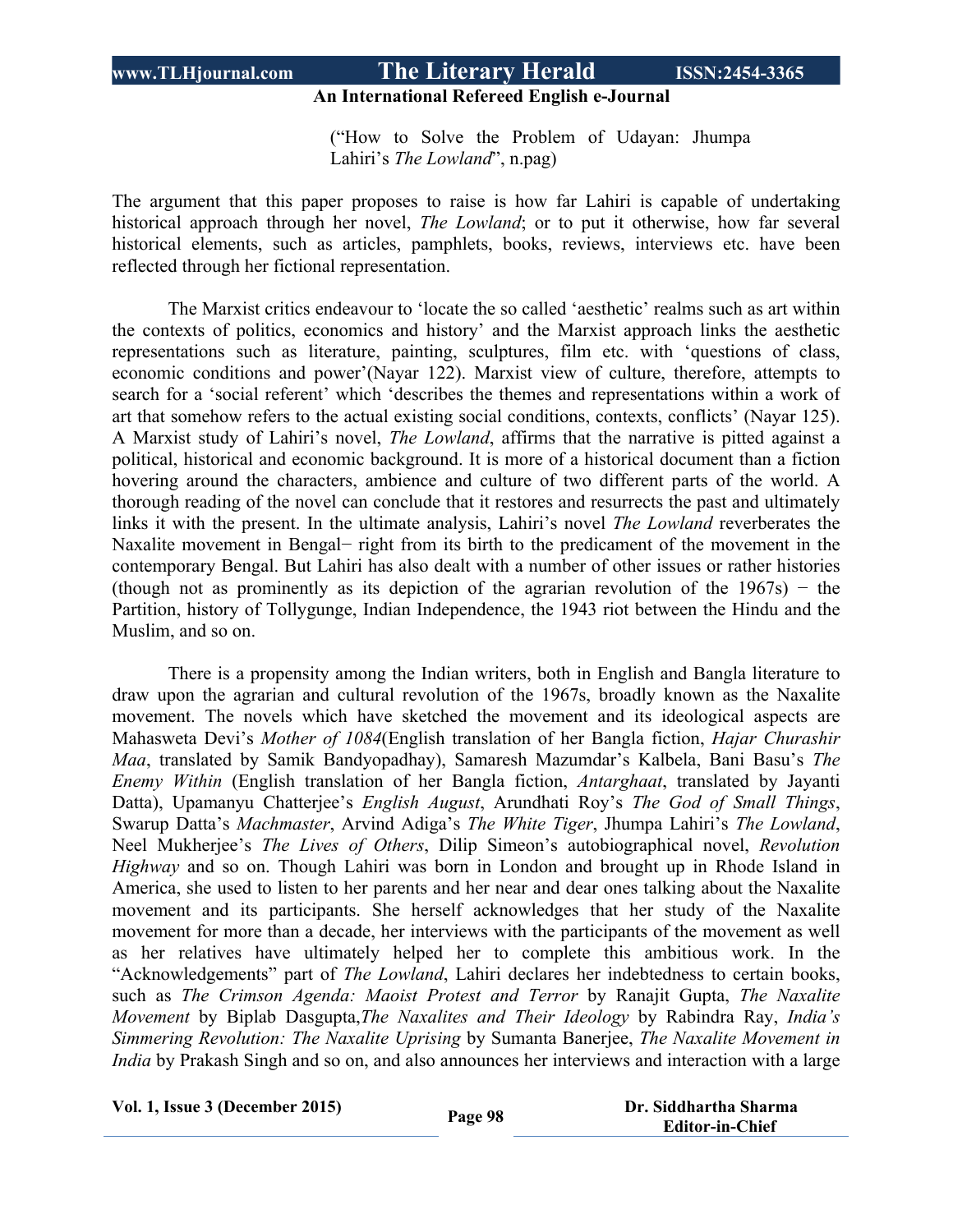#### **An International Refereed English e-Journal**

number of individuals. In an interview with Cressida Leyshon, Lahiri has talked about her influences:

Cressida: Udayan is deeply involved with the Naxalite movement in Calcutta in the nineteen-sixties. How much time did it take you to draw your own picture of that period, either by reading about it or by talking to people who'd lived through it? Did you start writing those sections of the novel early on, and then fill in details, or did you feel that you had to understand that history completely before you started to write?

Lahiri: No, I wanted to understand that history completely and digest it before I started to write. And I felt that I couldn't, and it was frustrating for a long time…And I think for me the key part of the process was, at a certain point, pretty much three-quarters of the way into the writing, I went to Calcutta…I was asking friends of my parents here, who hadn't yet moved to the United States at

the time, who remembered those years, but when I went back to Calcutta and I talked to the people more specifically, wanting to know more about the movement− why it happened, how it had happened− that seemed to unlock something. Suddenly I felt that all of the notes I had taken make sense.

(Cressida Leyshon, "Unknown Territory:

An Interview with Jhumpa Lahiri", n.pag)

The plot of Jhumpa Lahiri's novel, *The Lowland* more or less hovers around the Naxalite movement in Bengal. Unlike the other agrarian movements such as the Tebhaga movement in the undivided Bengal (1946) or the Telengana Insurrection, the Naxalite uprising lasted for a shorter period in comparison but the influences that it has left upon the Indian society, administration and academic field is undoubtedly greater than the impact generated by those two revolutions. Prakash Singh has summed up:

> The Naxalite violence was at a peak from about the middle of 1970 to the middle of 1971. Naxalism became a major component in the country's political life…The political parties realized the emergence of a new force, the government became conscious of a new threat not only to law and order but to the very existence of the democratic set up in the country, and the people in general either looked forward expectantly or were gripped with a sense of fear depending upon the class they came from or the interests they upheld. (Singh 85)

In the very beginning of the fourth chapter of the novel, the readers get acquainted with Naxalbari (after which later almost all the agrarian revolutions are named) for the first time. Lahiri has mentioned the geographical location of Naxalbari in detail for those who are absolutely in dark about the Naxalbari uprising:

> It was one of a string of villages in the Darjeeling District, a narrow corridor at the northern tip of West Bengal. Tucked into the foothills of the Himalayas, nearly four hundred miles from Calcutta, closer to Tibet than to Tollygunge. (23)

The inhabitants of Naxalbari were tribal peasants working on large estates and tree plantations. They were 'manipulated by wealthy landowners', 'pushed off fields they had cultivated', 'denied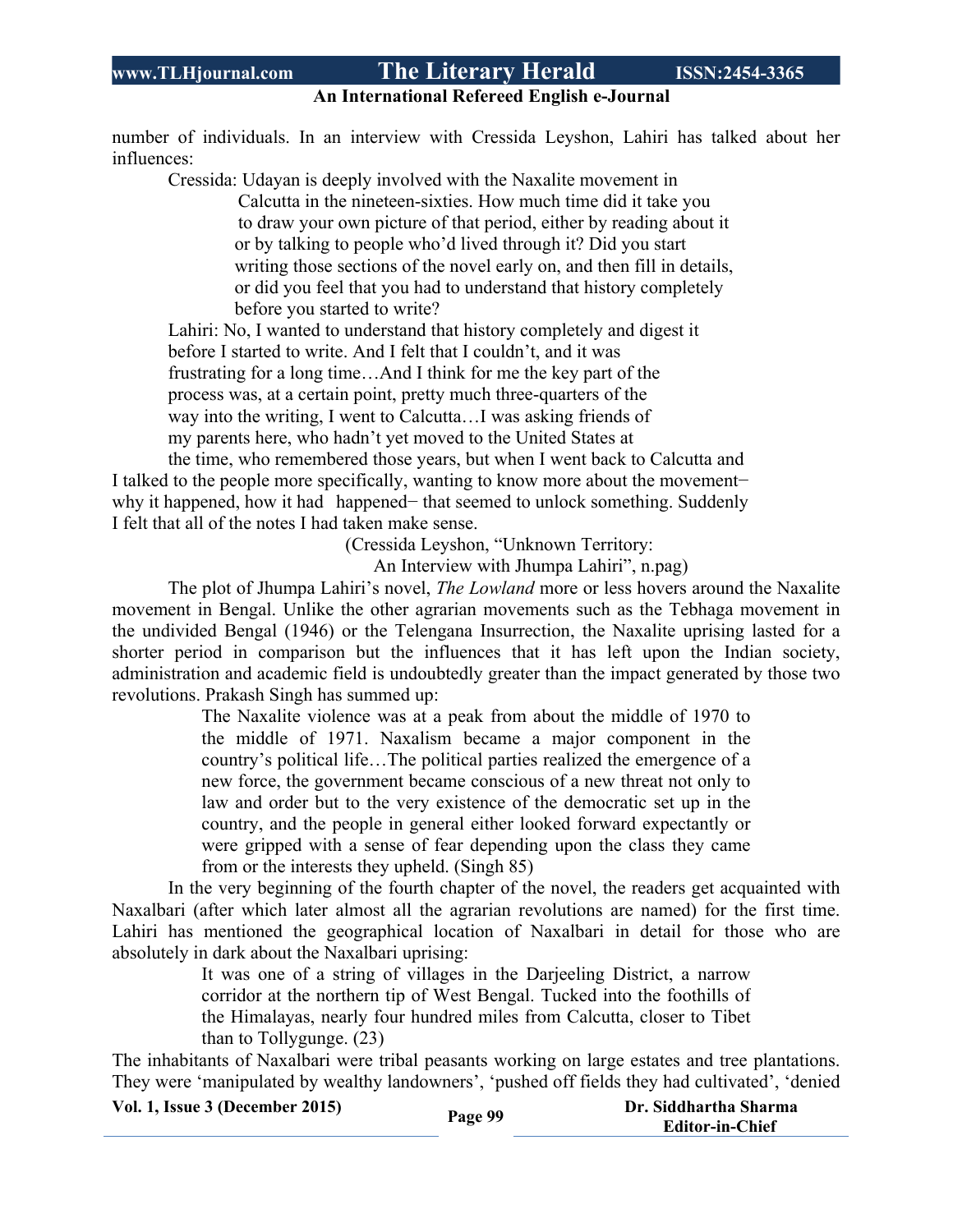#### **An International Refereed English e-Journal**

revenue from crops they had grown', 'deprived of subsistence wages' and 'preyed upon by moneylenders'(23). This manipulation and deprivation gradually took the shape of retaliation and revolution. As the revolution expanded, the police began 'patrolling the area, imposing curfews, making arbitrary arrests' (24). Charu Majumdar, the asthamatic son of a landowner and Kanu Sanyal exhorted the youths declaring that India had been a semi-feudal and semi-colonial state, and the independence that the Indian people have achieved in 1947 is actually a hollow sham and a mere caricature of history, and not like a writer, but like an artist, she has portrayed the sparking of the revolution skilfully and above all, minutely. She has mentioned the following details – Hare Krishna Konar, the land revenue minister's conference with Kanu Sanyal at Sukhna Forest Bungalow, Kanu Sanyal's attendance and denial, the tribal's riddling Inspector Sonam Wangdi's body with three arrows, the police action on the very next day, resulting in the indiscriminate killing of eleven tribals including eight women. No other writer, neither in Bangla not in English literature, has provided with such minute historical details before. *The Lowland* is really a historical documentation.

Though Lahiri has given importance to history, her characters have always gained primacy. Her second novel, *The Lowland* is modelled on the two siblings of Tollygunge, Subhas and Udayan but interestingly, right from the very beginning, Lahiri attempts to retain Udayan on the spotlight. Subhas, the elder one, is humble, amiable and like most of Lahiri's characters, believes in non-resistivity whereas Udayan is probably Lahiri's new creation− an epitome of revolutionary spirit. He is a product of revolution or revolution is a product of his inner self. After listening to the Naxalbari uprising on the radio, Subhas remained indifferent but it was Udayan who could realize that it was the appropriate hour for the common folk to cast a blow against the root of the administration and this semi-colonial and semi-feudal social set up. He firmly evoked:

> Of course it was worth it. They rose up. They risked everything. People with nothing. People those in power do nothing in protect.

(25)

On hearing the infliction of inhuman torture upon the tribals of Naxalbari by the police, the repressive and coercive apparatus of the administration, Udayan behaved madly as if it was a personal affair:

> Udayan stood still. Shaking his head, resting a hand on his hip. For a moment he was speechless. The report had shocked them both, but Udayan was reacting as if it were *a personal affront*, *a physical blow*.

(26, italics mine)

Udayan can assume that the Naxalbari incident is not solely a revolution lasting for just fifty-two days; rather, it is the beginning of 'something bigger' (26). He not only quoted but also believed in the prediction of the Chinese press- 'The spark in Darjeeling will start a prairie fire and will certainly set the vast expanses of India ablaze' (27). When his father 'dismissed' Naxalbari and its influence on the Indian social and political set up, Udayan declares that 'Naxalbari is an inspiration' and it is obviously 'an impetus for change' (27).

In her article on Jhumpa Lahiri's *The Lowland*, Anita Felicelli assures that here both the personal and political merge into one another. She sums up:

| Vol. 1, Issue 3 (December 2015) | Page 100 | Dr. Siddhartha Sharma  |
|---------------------------------|----------|------------------------|
|                                 |          | <b>Editor-in-Chief</b> |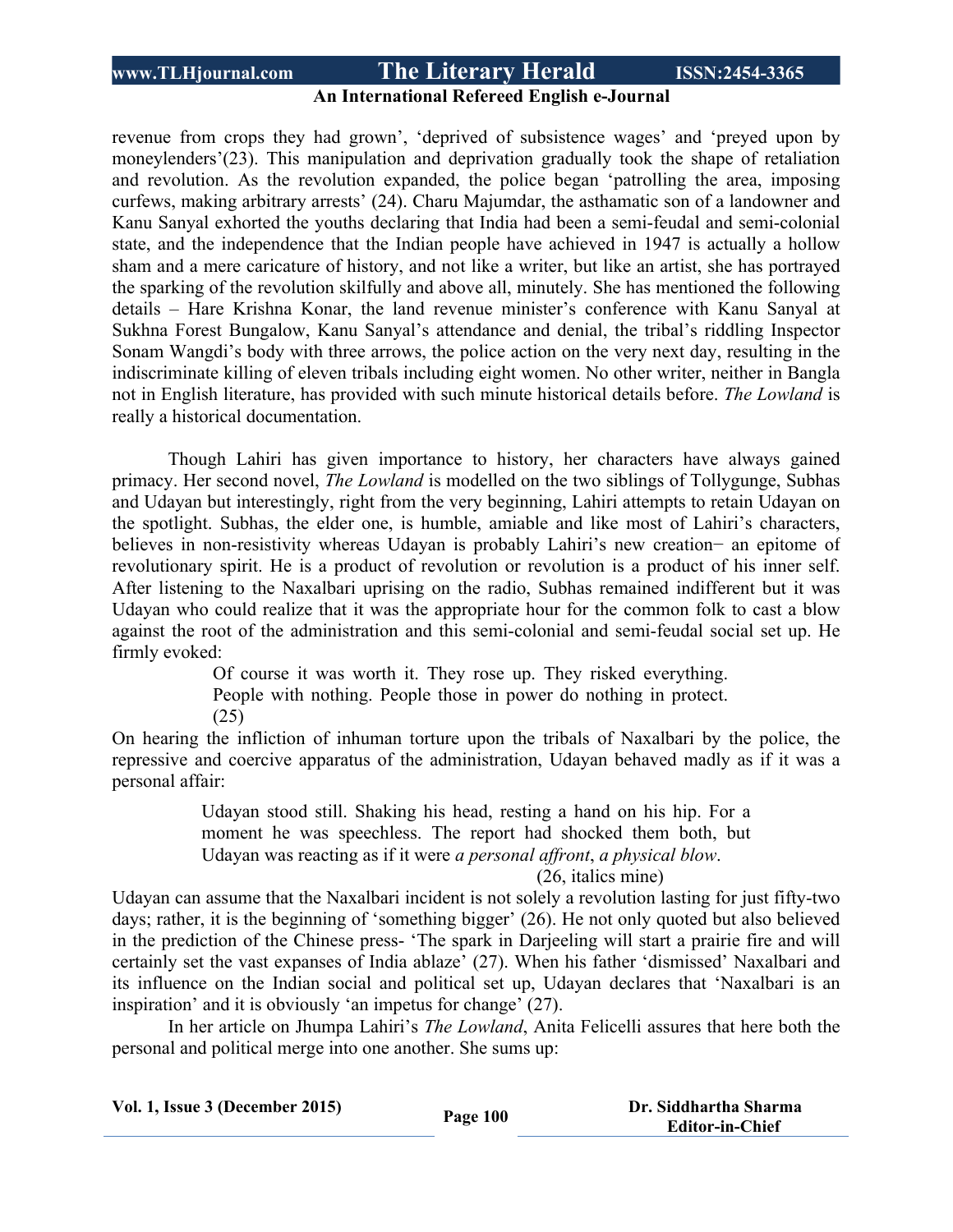#### **An International Refereed English e-Journal**

The pleasure of *The Lowland* is the tension between the political and the personal, the novel's consistent demonstration that the moment may be all that is, but that our individual choices matter intensely, that the knitting together of our relationships through both personal and political actions are crucial to the stories of our lives. ("The

Moment" in Jhumpa Lahiri's "The Lowland"", n.pag)

Lahiri takes references from history and presents them in her own style− precisely and briefly. She mentions the aftermath of the police action on the Naxalite students of Kolkata which is supposed to be the nerve-centre of Naxalism. The youths of Presidency and Jadavpur expressed their angst by uprising banner and breaking out demonstrations in support of the peasant revolution in Naxalbari. Like many others, Udayan accused the United Front for its failure to keep its pledges:

> But the United Front hadn't backed the rebellion. Instead, in the face of dissent, Jyoti Basu, the home minister, had called in the police. And now Ajoy Mukherjee had blood on his hands. (25)

Charu Majumdar exhorted the students to give away their studies which is nothing but an inheritance of the colonial educational system lacking any practical value. The youths like Udayan took their inspiration from the books like *The Wretched of the Earth*, *What Is to Be Done?* , the pamphlets written by Charu Majumdar who was regarded to be 'Indian Mao', and 'a book sheathed in red plastic cover, hardly larger than a deck of cards, containing aphorisms of Mao'(28).The students distributed copies of *Liberation* and *Deshabrati* among themselves. In the group meeting of Udayan, Sinha, a medical student, talks about the four mountains that lay before them− the CPI(M), Soviet Social imperial, the reactionary Indian administration who are 'lackeys' of the United States. He declares that the CPI(M) is now relegated to a puppet in the hands of feudal lords and so, it is necessary to form a new party. Sinha announces that the aim of CPI(M) is 'maintaining power' but their objective is 'the formation of a just society'(33)− 'If history is to take a step forward, the parlor game of paramilitary politics must end'(33). Even Udayan in his letter to his brother who is rather critical of the movement and a career-minded fellow describes America as 'the world's greatest capitalist power' and assures: "You'll come back to an altered country, a more just society, I'm confident of this. A changed home, too" (51). Lahiri has not focussed on giving a detailed account of the formation of the revolutionary party for the extremists. The extremists took a cudgel against the CPI(M) leaders resulting in the formation of All India Coordination Committee at a party meeting in Calcutta in November 1967 and six months later, its name was changed into All India Coordination Committee of Communist Revolutionaries (AICCCR)<sup>2</sup>. Lahiri never provides us with all these details. But she mentions the birth of the new party CPI(ML) on Lenin's birthday, April 22, 1969 and the party's declaration of Charu Majumdar as its general secretary and Kanu Sanyal as the Chairman of the party. Not only does Lahiri talk about the massive and historical procession on May Day and the congregation of thousands of people on the Maidan 'beneath the doomed white column of Sahid Minar'(39), but even she quotes the excerpts of Kanu Sanyal's speech and the party's tactics of taking 'guerilla action' as the principle motto against the Indian state and Charu Majumdar's doctrine as the forerunner of the revolution.

Lahiri has given a detailed account of the Naxalite action in *The Lowland*. The Naxalite attempt was "sparking off dreams of a nationwide insurgency that would replicate Mao's earlier revolution in China" (Siddhartha Deb, "Sins of the Brothers: Jhumpa Lahiri's 'The Lowland'",

**Vol. 1, Issue <sup>3</sup> (December 2015) Page <sup>101</sup> Dr. Siddhartha Sharma**

 **Editor-in-Chief**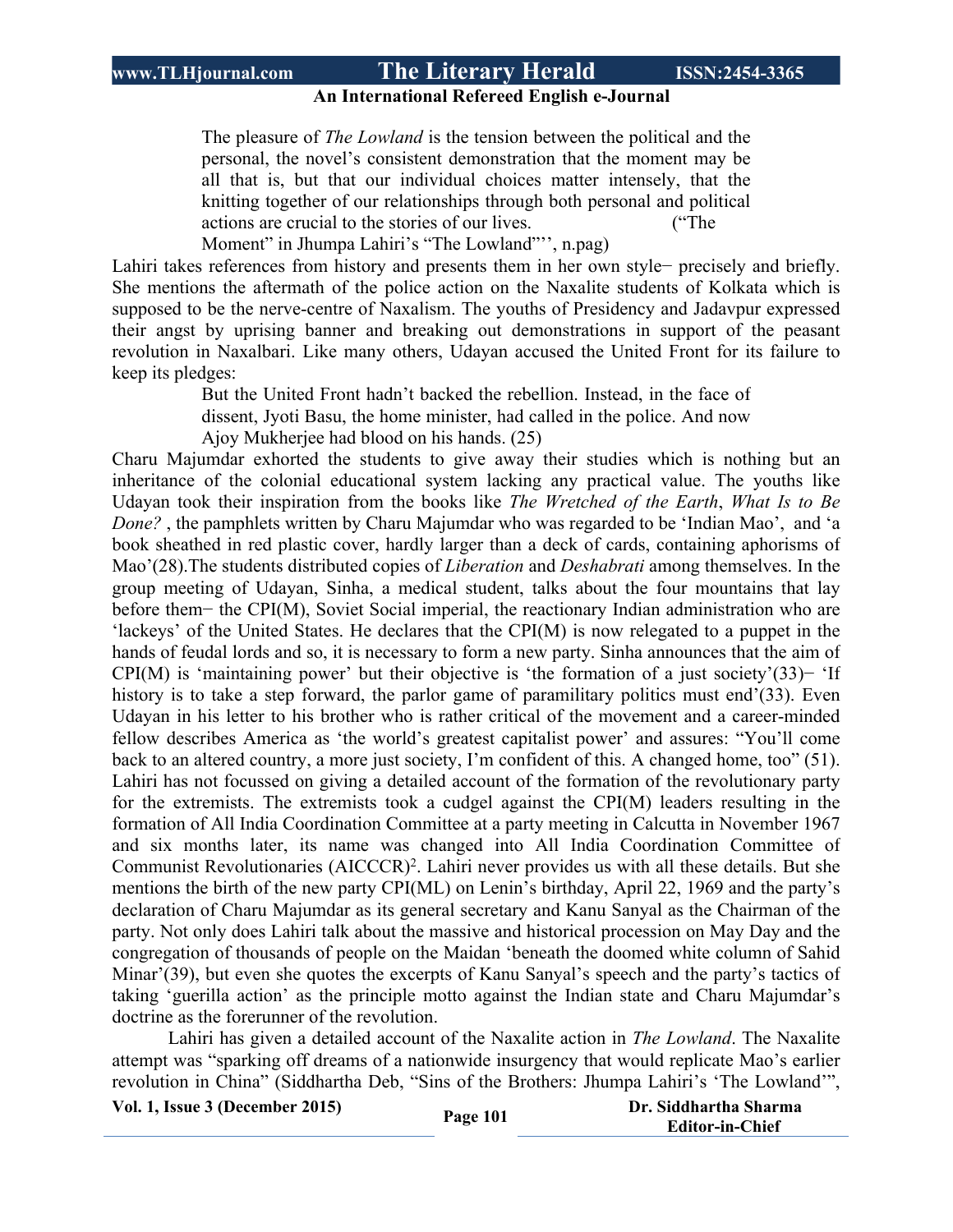### **An International Refereed English e-Journal**

n.pag). Charu Majumdar showed obeisance to China declaring that the agrarian, social and cultural revolution in China should be undertaken as a model, and that they should blindly follow the dictums of the Chairman Mao. He also addressed the youths reminding them that a revolution never reaches acme and gets success unless its revolutionaries dip their hands in the blood of the class-enemy. Udayan and his fellow companions began to brutally annihilate their targets such as the landowners, moneylenders and jotedars who inflicted coercion and humiliation upon the peasants and the common folk and 'stripped their dignity away' (410). The police force which was denigrated as not belonging to Indian subcontinent could not even find a narrow escape from the festivity of smashing and annihilating the medium of oppressors. Udayan realizes that the blood of class-enemy would make the revolution ablaze:

> He had not been the one to wield the dagger, only to stand watch. But his part in it had been crucial. He had gone as close as he could, he had dipped his hand in the fresh blood of that enemy, writing the party's initials on the wall as the blood leaked down his wrists, into the crook of his arm, before he ran from the scene. (412)

Lahiri intended to sketch the response of the youths to the clarion call of Charu Majumdar through the portrayal of Udayan's character. Nina Martyris in her seminal article "The Naxal Novel" comments:

> Trapped as he is between India's new elites and the squalor of the lowland, Udayan is a fitting recruit for the movement− Marxist in philosophy, guerilla in practice− that is the main subject of Lahiri's novel. (n.pag)

Udayan started bunking classes, visiting slum areas and factories and began to spend hours in the rural villages which were far from homely pleasures and comfort, thereby giving burial to his career and accepting an uncertain future instead. This wasnot an individual encounter; rather, it was the situation that the Udayans suffered. On his way to India from America, Subhas came to get acquainted with a great detail of history of which he was quite a stranger. He came to know that it was the Naxalites who ransacked the academic institutions , 'banned records', 'plastered Calcutta with images of Mao', 'intimated voters, hoping to disrupt the elections', 'hid bombs in public places', 'fired pipe guns on the streets'(103) and so on, thereby enunciating terror throughout the city. They hacked Gopal Sen, the vice-chancellor of Jadavpur University and 'bludgeoned him with steel bars, and stabbed him four times'(104) and even barricaded other vice-chancellors ruthlessly until their demands were fulfilled. How can one imagine that even the educationists and intellectuals would be relegated to the class-enemy?

In the very beginning of his essay "A Rugged Terrain: Naxalite Politics and Bengali Culture in the 1970s", Sumanta Banerjee opines:

> Every political rebellion is iconoclastic− often spilling over into the cultural scene. In its belief in the need for destroying the old order, it usually rejects the culture of that regime− lock, stock and barrel, and breaks out into assaults on even the best artistic products of the past. (Banerjee 1)

Like the Red Guards of China, the Naxalite youths of Bengal participated in the festivity of shattering and battering the cultural icons. They brutally and mercilessly smashed the portraits of Mahatma Gandhi, Vidyasagar, Tagore and others. Interestingly, the eminent figure of Marxism, Lenin whom those Naxalites regarded as one of the idols, keeps himself aloof from vandalism

**Vol. 1, Issue <sup>3</sup> (December 2015) Page <sup>102</sup> Dr. Siddhartha Sharma**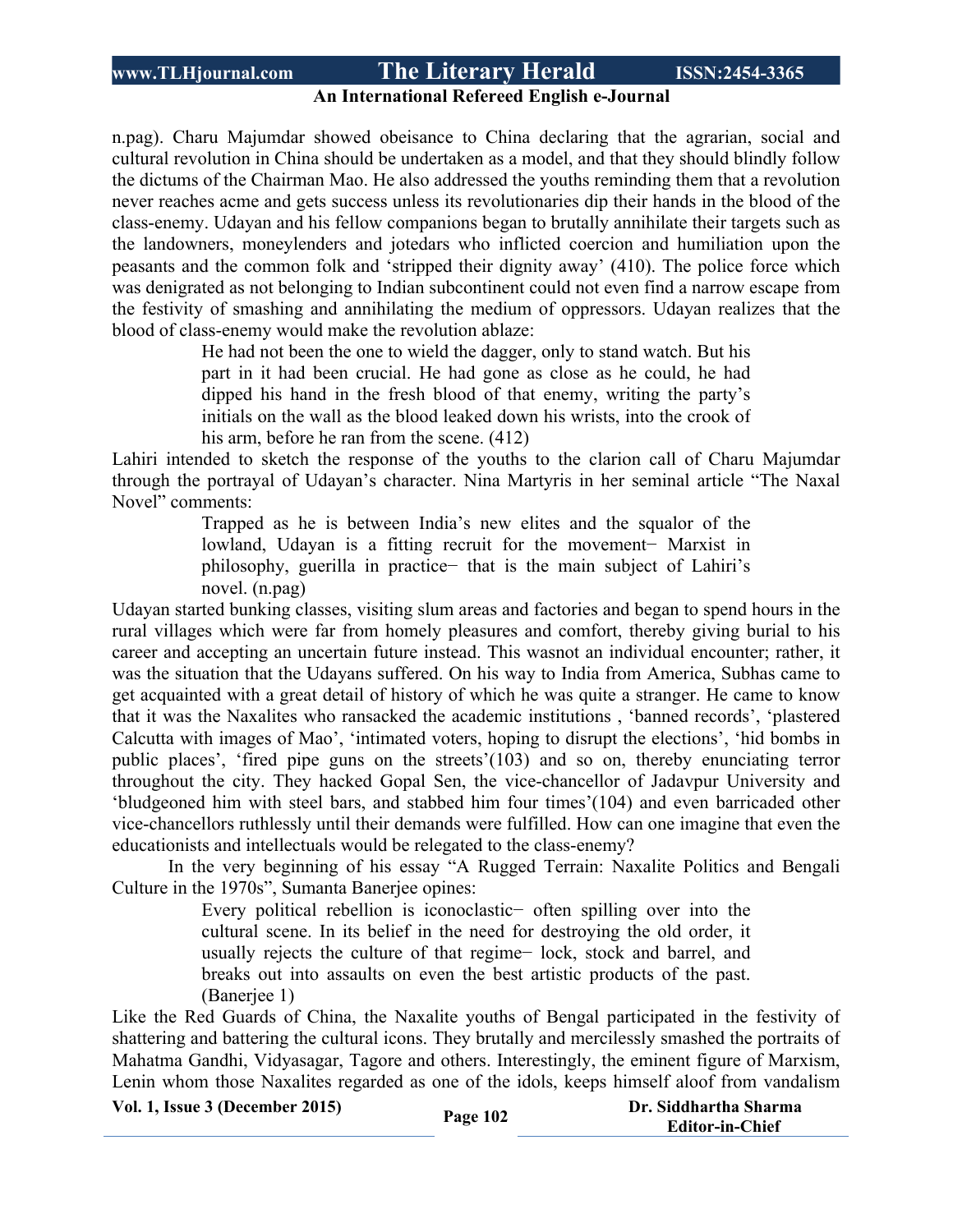# **An International Refereed English e-Journal**

since fortunately he got the advices of Anatoli Vasilierich, the Commissioner of Education and the authors like Maxim Gorky who could make him understand that the artistic products not only belong to the bourgeois class but they are also the craftsmanship of the poor artisans. The radical youths thought that those cultural icons paid no interest for the benefits of the peasants, tribals and labourers; rather, they supported the British rulers and the feudal lords, thereby creating a hindrance in establishing an egalitarian society. Udayan often embittered his feelings for Gandhi announcing that 'he had sided with enemies of the people' (43) and that 'he had disarmed India in the name of liberation' (43). The extremist students considered that the present education system was simply marks-oriented bereft of any practical purposes and they totally discarded the worm-ridden culture and educational system and retaliated:

> The education system was also in crisis. It was an outdated pedagogy, at odds with India's reality. It taught the young to ignore the needs of the common people… Echoing Paris, echoing Barkley, exams were boycotted throughout Calcutta, diplomas torn up. Students called out during convocation addresses, disrupting the speakers… (31)

Sumanta Banerjee compares this student uprising in Bengal to another student rebellion against the colonial authority− the rebellious community being 'Young Bengal'. To quote Sumanta Banerjee:

> The Naxalites in 20<sup>th</sup> century Calcutta, in fact, re-enacted a role which was in the tradition of another radical generation of Bengali youth which flourished in 19th century Calcutta, an entire generation of students of Derozio, the stormy petrel of Calcutta's Hindu College teaching community, dedicated themselves to a path of rebellion against both the obscurantist norms and practices of their own conservative society, the economic exploitation and political domination of their people by an oppressive colonial power. They came to be known as 'Young Bengal'. (Banerjee 13)

What differs the ideology of the Naxalites from that of Young Bengal is that unlike those followers of Derozio, the Naxalites restrained themselves from turning the religious customs, age-old superstitions and social prejudices upside down.

Lahiri has not only depicted the Naxalite action and their ideology, but has also narrated the step undertaken by the administration and the police response to check and choke the flow of revolution. It is because of the paramilitary action, the movement got stirred, the extremists became confounded and later the rebellious agents like Udayan came to a prey to the police of the state. The Congress government led by Indira Gandhi ran 'Operation Steeplechase' to uproot the revolutionary struggle in the Red zones of West Bengal, Orissa and Bihar, and finally declared Emergency, 'censoring the press, so that what was happening was not being told'(184). The police and the paramilitary began to arrest the youths without charges, incarcerate them indiscriminately and sometimes even kill them at random. Journey down the memory lane, Gauri, the wife of Udayan at first and later of his elder brother, called up:

> Then she remembered another thing. How, at the height of the crackdown, the bodies of party members were left in streams, in fields close to Tollygunge. They were left by the police, to shock people, to revolt them. To make clear that the party would not survive. (204)

| Vol. 1, Issue 3 (December 2015) | Page 103 | Dr. Siddhartha Sharma  |
|---------------------------------|----------|------------------------|
|                                 |          | <b>Editor-in-Chief</b> |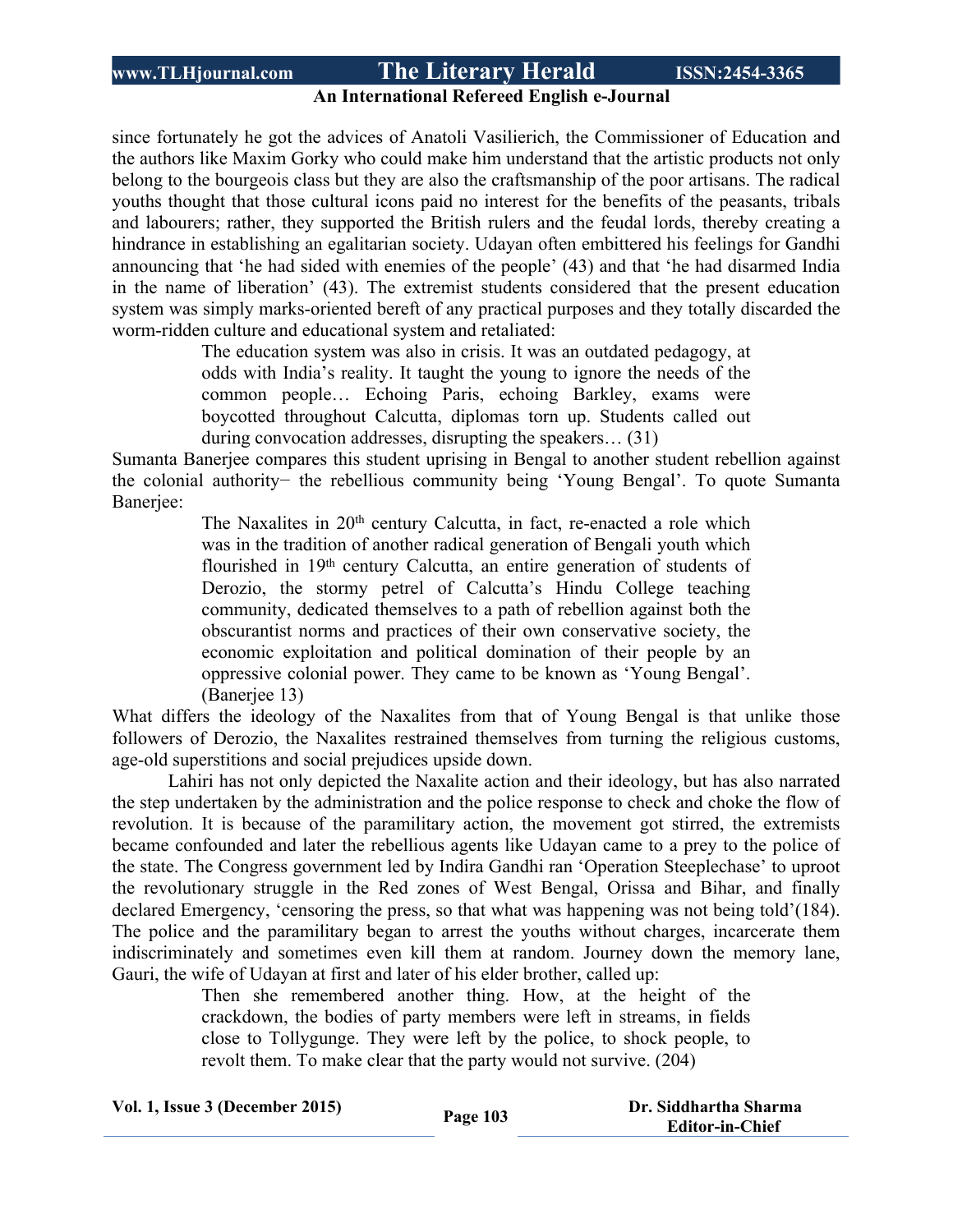#### **An International Refereed English e-Journal**

They filled the morgues and the crematories, 'dumping corpses on the streets, as a warning' (127) in the morning. Udayan who sacrificed his life, career and even his family turned into a traitor as the investigating officer firmly declared- 'Your son has betrayed his country' (124). The police discovered his diary containing 'all the proof they needed'(126) and drew a conclusion upon his life before his family as Gauri watched 'his arms flapping, his body leaping forward, seizing up before falling to the ground'(125). The youths like Udayan could neither alter the administration nor the social and feudal order, what they had altered was their own family:

> Udayan had given his life to a movement that had been misguided, that had caused only damage, that had already been dismantled. The only thing he'd altered was what their family had been. (137)

Dipankar Biswas, a researcher on the Naxalite movement of the 1967s, in an interview with Gauri, rightly assures that the movement culminated utter failure due to the movement's 'selfdefeating tactics', 'its lack of coordination' and 'its unrealistic ideology' (341). A revolution can never be regarded as successful if four generations of the family suffer from insecurity and crisis due to a single political involvement. Rightly does Michiko Kakutani comment−"Udayan is the rebellious, impulsive brother, who makes a series of reckless decision that will affect everyone who love him for decades to come" ("A Brother, Long Gone, Is Painfully Present: Jhumpa Lahiri's New Novel, 'The Lowland'", n.pag).

Prakash Singh in his path-breaking book *The Naxalite Movement in India* has given a praiseworthy remark on The Naxalite movement and its ideology:

> The Naxalbari uprising did not achieve much by itself but is nevertheless a watershed in the history of the Indian Communist movement. Its importance is symbolic. Here was a movement aimed at transforming the society. Here was an uprising blessed by Peking. From Naxalbari the sparks flew all over the country, and there was political upheaval. (Singh 15)

But the paramilitary undertaking failed to extinguish the sparks of the movement; rather, the fire rekindled again in the beginning of the twenty-first century and Mallojula Koteshwara Rao alias Kishenji turned into a mythical figure in place of Charu Majumdar in Lalgarh in West Midnapore. In *The Lowland*, history is restored but partially. However, in an American newspaper, Gauri goes through Maoist insurgency 'blowing up tracks and trains', 'setting fire to police camps', 'fighting corporations in India', thereby 'plotting to overthrow government all over again'(335). Gauri can still recollect the gruesome aftermath of the insurgency – 'the embers managing to ignite another generation' (335). A number of questions arouse:

> Who were they? Was this new movement sweeping up young men like Udayan and his friends? Would it be as rudderless, as harrowing? Would

Calcutta ever experience that terror again? Something tells her no. (335)

Though the Maoists still retain some hope, the rekindling of fire is not like a conflagration, it is rather the flicker of the movement. Rahul Pandita has personally met some of the Maoist leaders and concludes:

> The Maoists are currently facing problems on account of very little recruitment from the urban areas. The Maoist movement is not attracting youth from universities and other academic institutions the way it did in the '70s and '80s. (Pandita 169)

|  | Vol. 1, Issue 3 (December 2015) |  |
|--|---------------------------------|--|
|--|---------------------------------|--|

**Vol. 1, Issue <sup>3</sup> (December 2015) Page <sup>104</sup> Dr. Siddhartha Sharma Editor-in-Chief**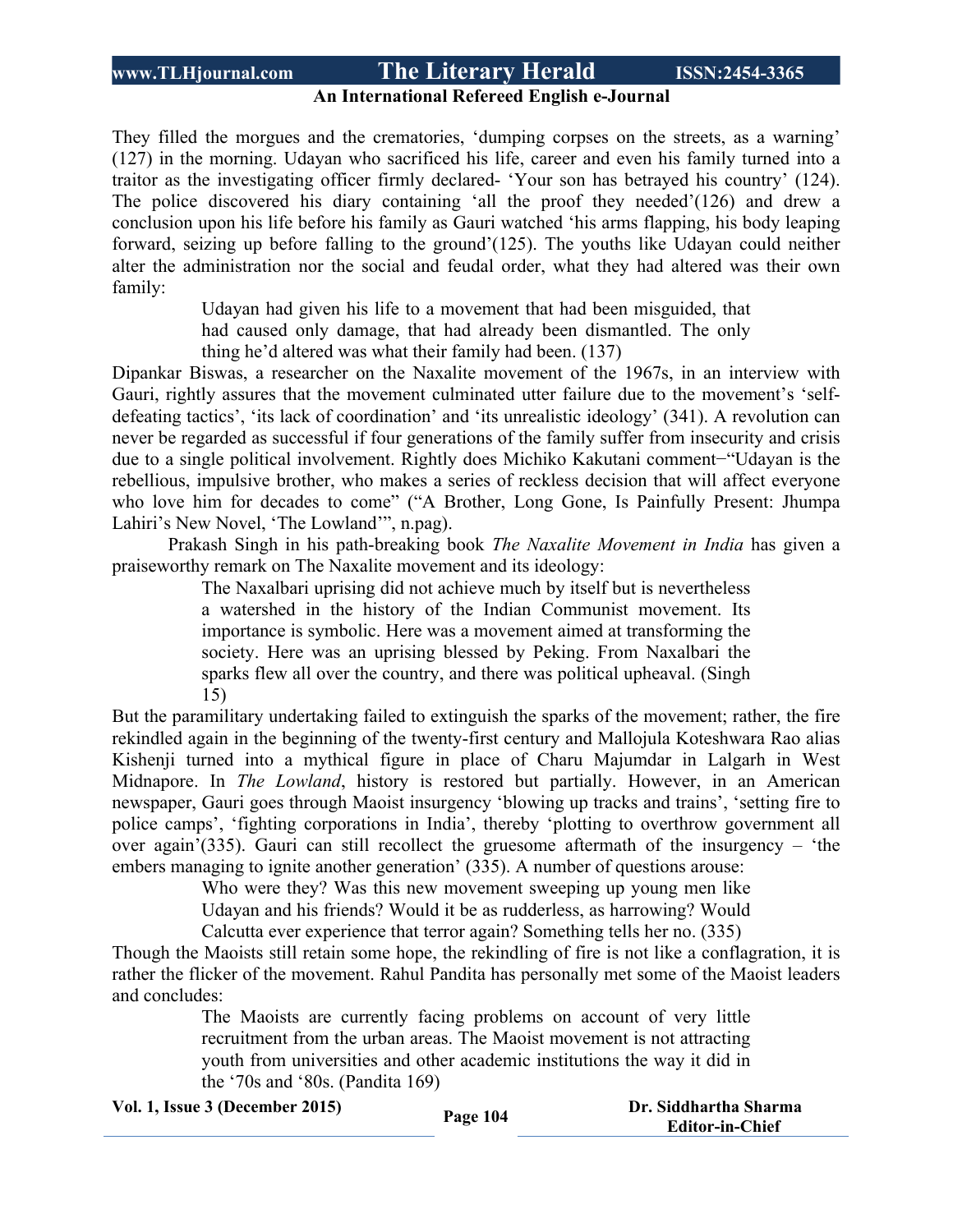#### **An International Refereed English e-Journal**

Undoubtedly, Jhumpa Lahiri's *The Lowland* is crafted against the background of the Naxalite movement in Bengal. But as the purpose of this paper is to reflect the historical approach of Lahiri in this fiction, it cannot deny other historical references in *The Lowland*. Lahiri describes the Partition and its aftermath, especially its effect on Calcutta. Since the Partition, an innumerable 'displaced population, a grim procession' and 'a human herd' 'had overwhelmed parts of Tollygunge' (5). Lahiri has provided with a brief description of the famine of the 1943s which was actually 'a man-made calamity' (225). Bijoli remembers 'dead bodies turning fetid under the sun, covered with flies, rotting on the road until they were carted away' (225). Besides, she excavates some other pieces of history, such as, the formation and location of Tolly Club, the 1946 Riot, East Pakistan turning into Bangladesh and so on.

Lisa Moore in her seminal article "Jhumpa Lahiri's *The Lowland* is an unsentimental tale of loss" writes:

> With *The Lowland*, Lahiri gives us a provoking and affecting meditation on family and loss, the idealism of youth and how it can be volatile, manipulated and ultimately crushed. (n.pag)

Yes, though *The Lowland* is thick with historical details, Lahiri has not denied family and the aftermath of history on her characters. Nandini Dhar in her article "How to Solve the Problem of Udayan: Jhumpa Lahiri's 'The Lowland''' argues:

> No historical event−whether it is slavery, indenture, rebellion, revolution, civil war, or even a natural disaster− is safe from writers' scrutiny right now. The most catastrophic the history of a particular place, the better it is for writer. (n.pag)

What *The Lowland* lacks is that here Lahiri has not spent even a single line for the Naxalite poetry and songs which played a major part in the revolution. Moreover, Lahiri has just copied history from several sources but remained indifferent to the movement. Yes, we can place *The Lowland* in the genre of historical novel like Amitav Ghose's *Ibis Trilogy*, Marlon James' *The Book of Night Women*, Ajijul Haque's *Agunpakhi*, Samaresh Majumdar's *Kalbela* and many others, but it can't be wholly regarded as a part of resistant literature.

Notes:

1. I've borrowed the expression 'the personal is political' from Siddhatha Deb's article 'Sins of the Brothers: Jhumpa Lahiri's Lowland", published in the New York Times.

2. A reading of the chapter "A New Party is Born' of Prakash singh's seminal book, *The Naxalite Movement in India* clarifies the journey of the extremists− from the formation of an All India Coordination Committee(November 1967) which is supposed to be their first step to go away from the conventional party tactics to the fulfillment of their dream with the birth of the Communist Party of India (Marxist- Leninist) on April 22, 1969.

Works Cited:

- 1. Banerjee, Sumanta. "Mapping A Rugged Terrain: Naxalite Politics and Bengali Culture in the 1970s". *Discourses on Naxalite Movement 1967- 2009: Insights into Radical Left Politics.* Ed. Pradip Basu. Kolkata: Setu Prakashani, 2010. Print.
- 2. Deb, Siddhartha. "Sins of the Brothers: Jhumpa Lahiri's *Lowland*". The New York Times, 27 Sept. 2013. Web. 13 Oct. 2015.

<www.nytimes.com/.../jhumpa-lahiris-lowland.html>

**Vol. 1, Issue <sup>3</sup> (December 2015) Page <sup>105</sup> Dr. Siddhartha Sharma**

 **Editor-in-Chief**